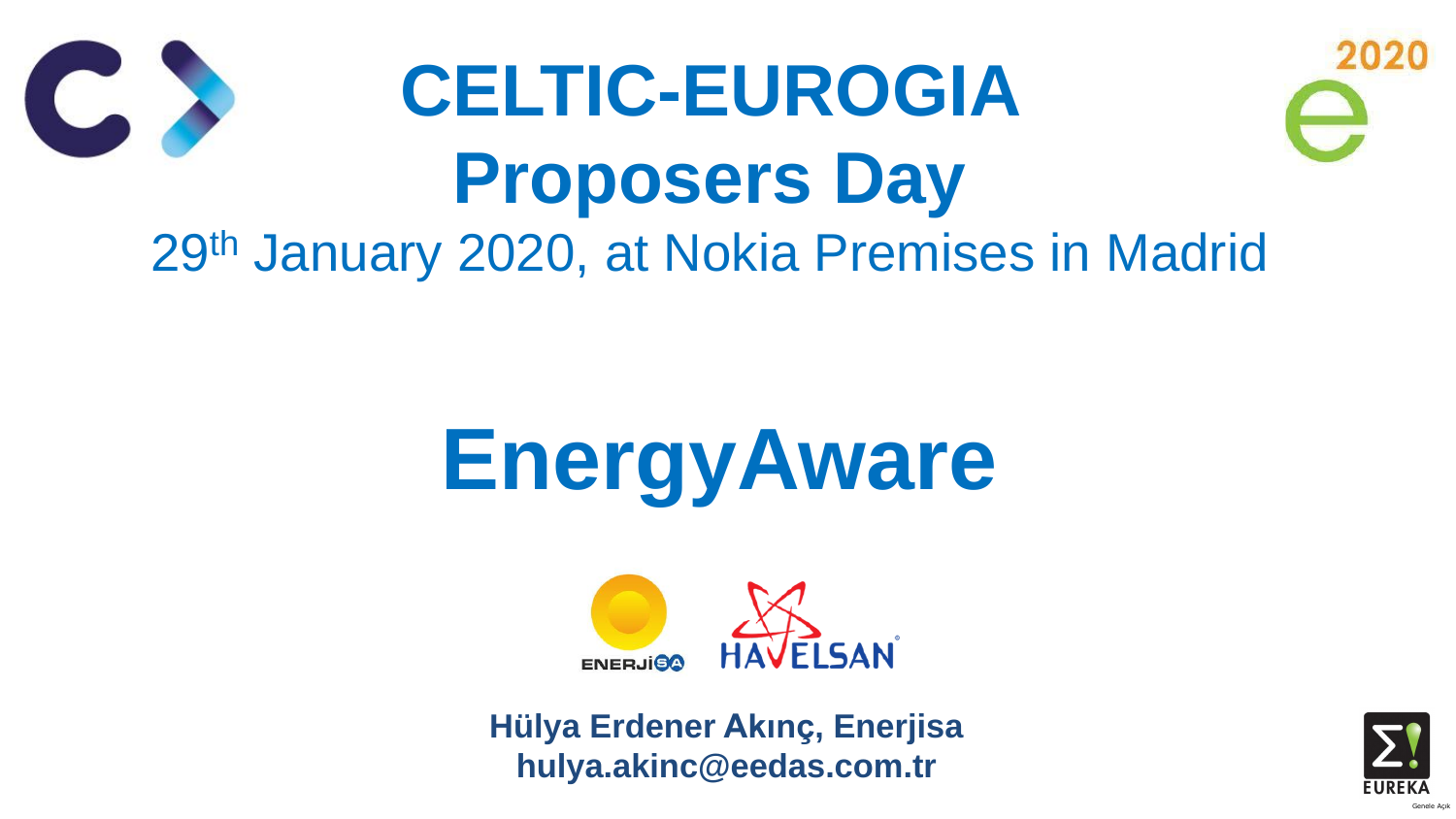

## **Teaser**

### *Main Idea:*

• *Develop an indoor localization system based on low cost UWB sensors.*

- 
- *Track each person in an industrial building*
- Adjust the lighting and heating/cooling conditions according to personal *choice and comfort*
- *Relocate and modify heating/ cooling/ lighting resources based on localization data*

### *Benefits:*

- *Efficient and optimal energy consumption*
- *Increased work place efficiency*
- *Decreased cost*
- 



• *Optimal exploitation of the building space by analyzing the location data* 

**EnergyAware**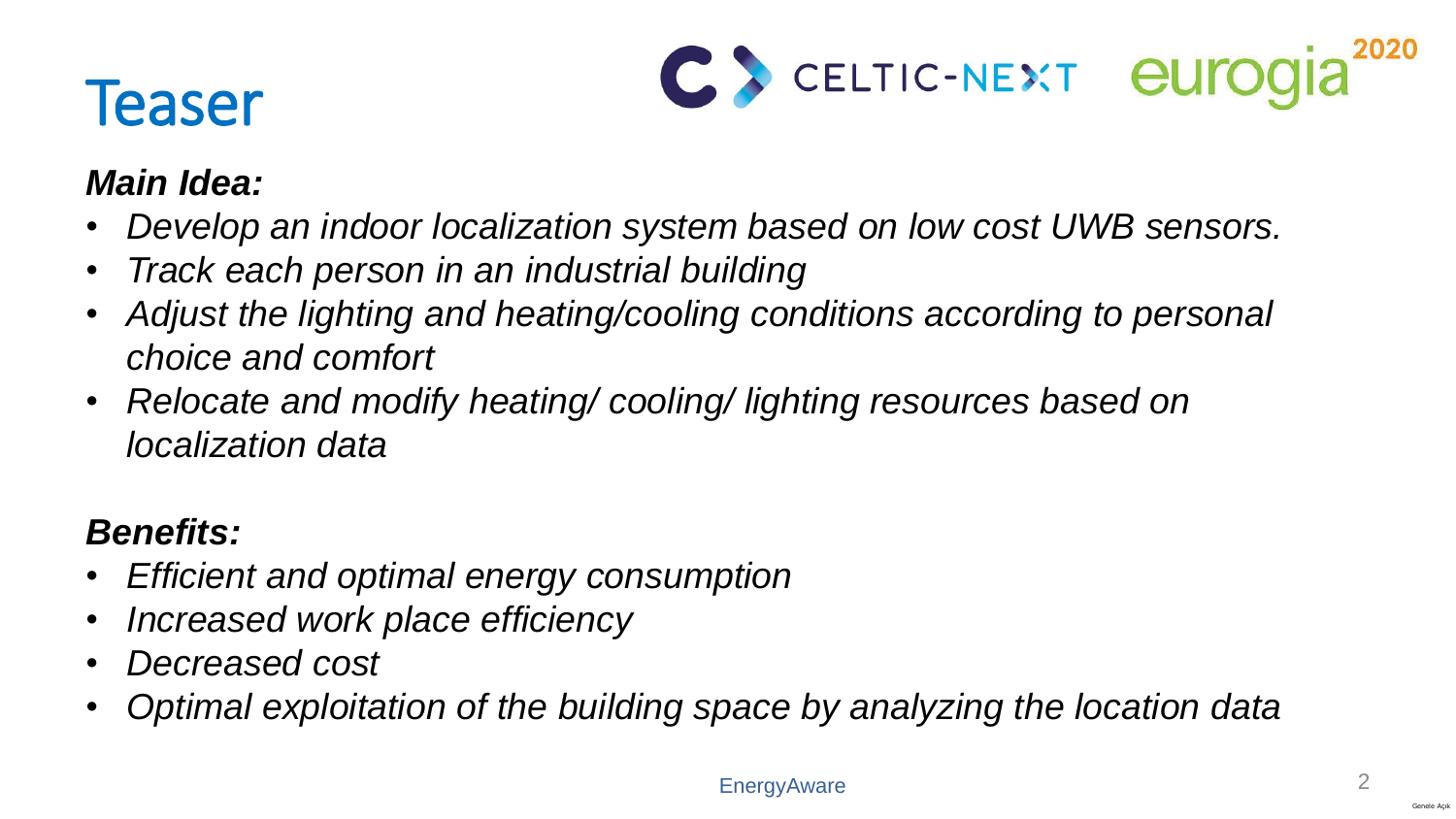

## Organisation Profile ENERJİSA: **WELLSAN:**



### *Expertise:*

*Indoor localization (BLE, UWB), sensor fusion, navigation systems*

*Expertise: Smart Grids& Smart Cities, Renewable Energy Integration, Energy Efficiency, IOT Applications*





*Company Profile:*

*Large company with 1100 engineers* Proposal Coordinator, WP leader in EU projects *Modelling and Sensor Technologies Division Hardware engineering, signal processing and algorithm development, embedded software development (with 2 PhDs, 2 M.Sc.)*

*Company Profile: Large Company with 7000 Employees Proposal Coordinator, WP Leader in EU Projects DSO serving 10M Customers in 3 regions*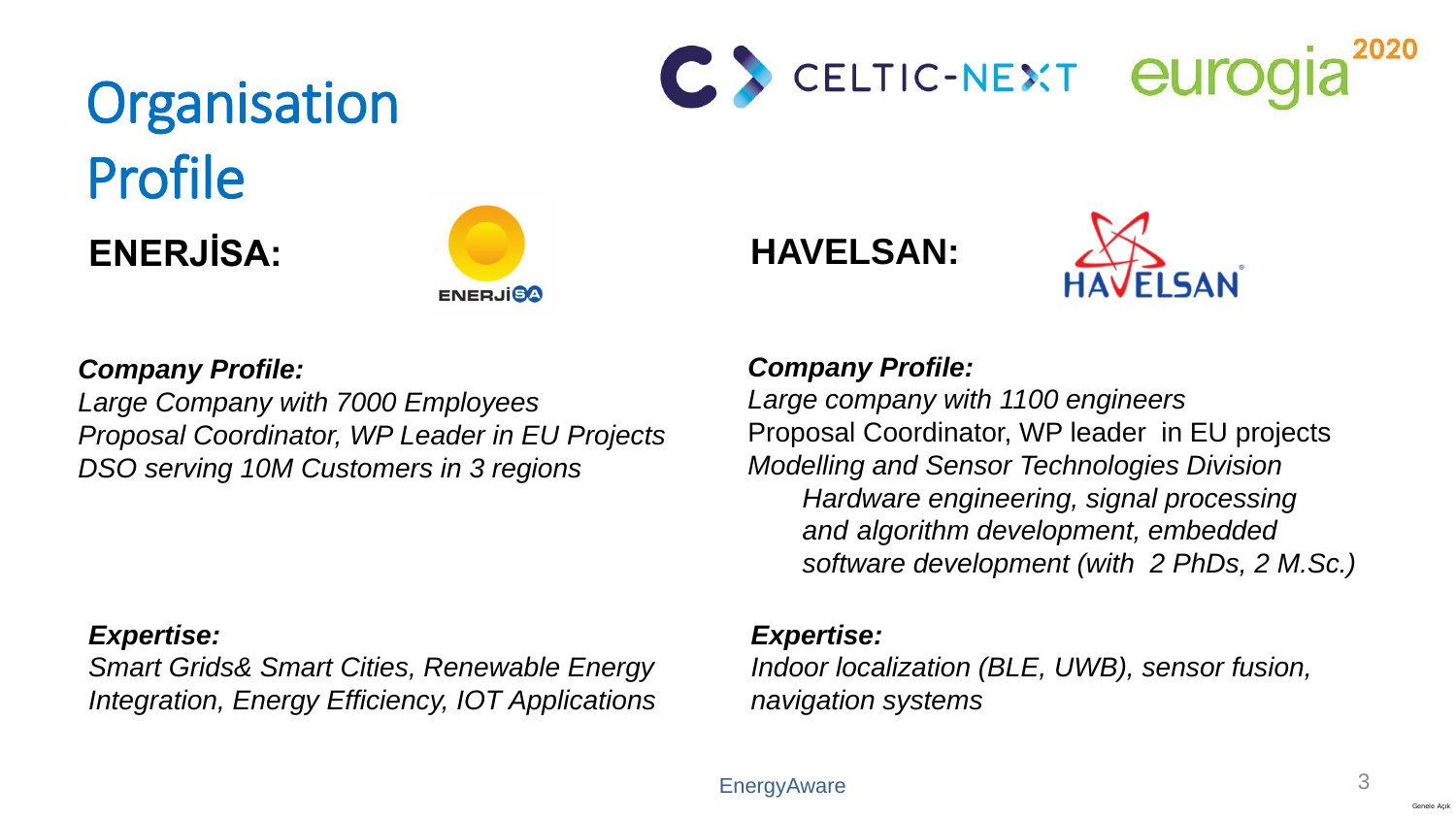



## Proposal Introduction



**Edge Systems** 



Lighting System



EnergyAware 4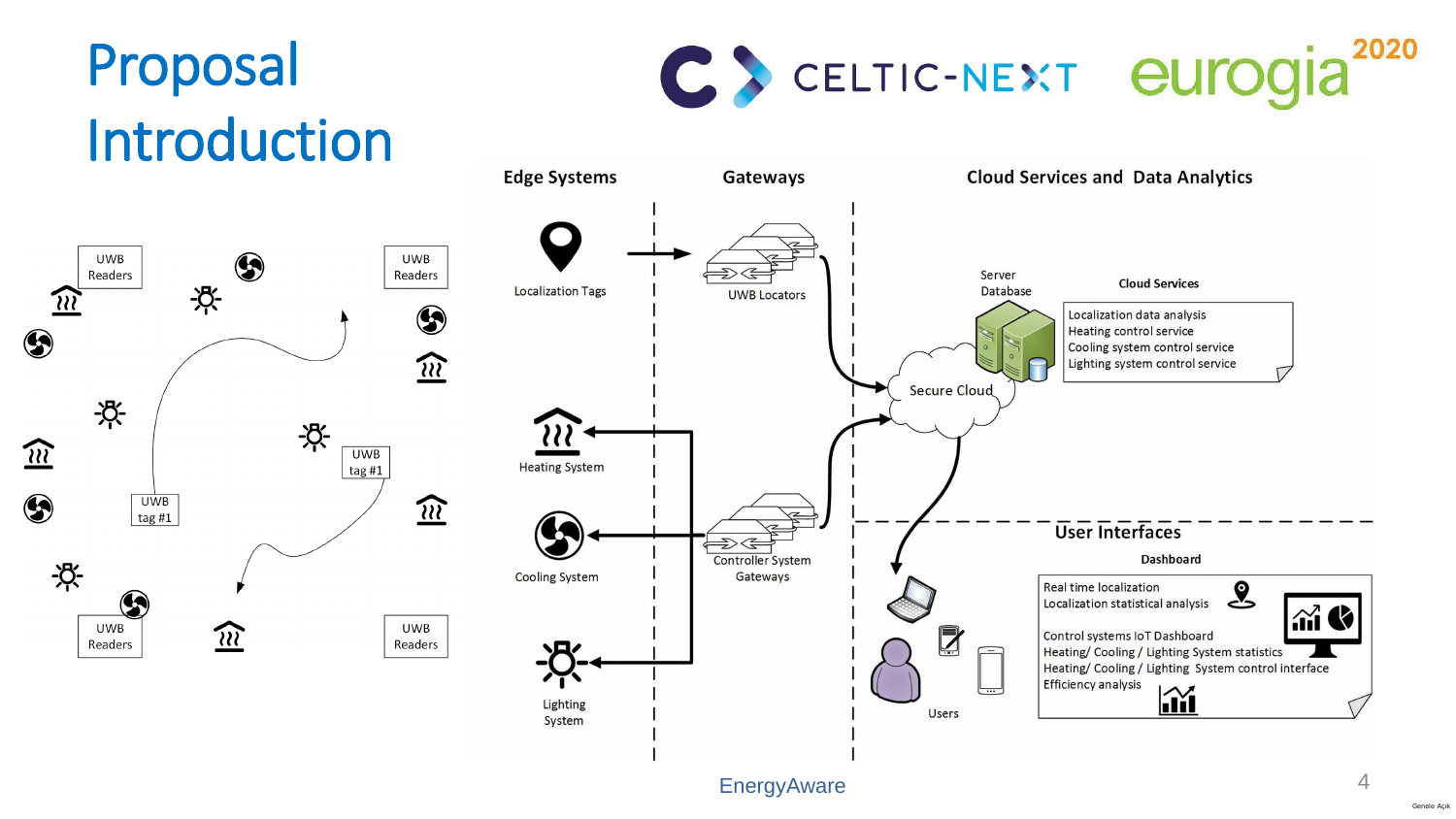

## Proposal Introduction



System design - 3m

Hardware and software specifications - 3m





EnergyAware 5

### *Outcome:*

- *A prototype system with TRL 5-6 Impacts:*
- *A prototype system will be demonstrated for 6 months in two sites: a hospital and in an industrial building*
- *Data analytics and savings will be shown making a comparative study Schedule:*
- *30 months*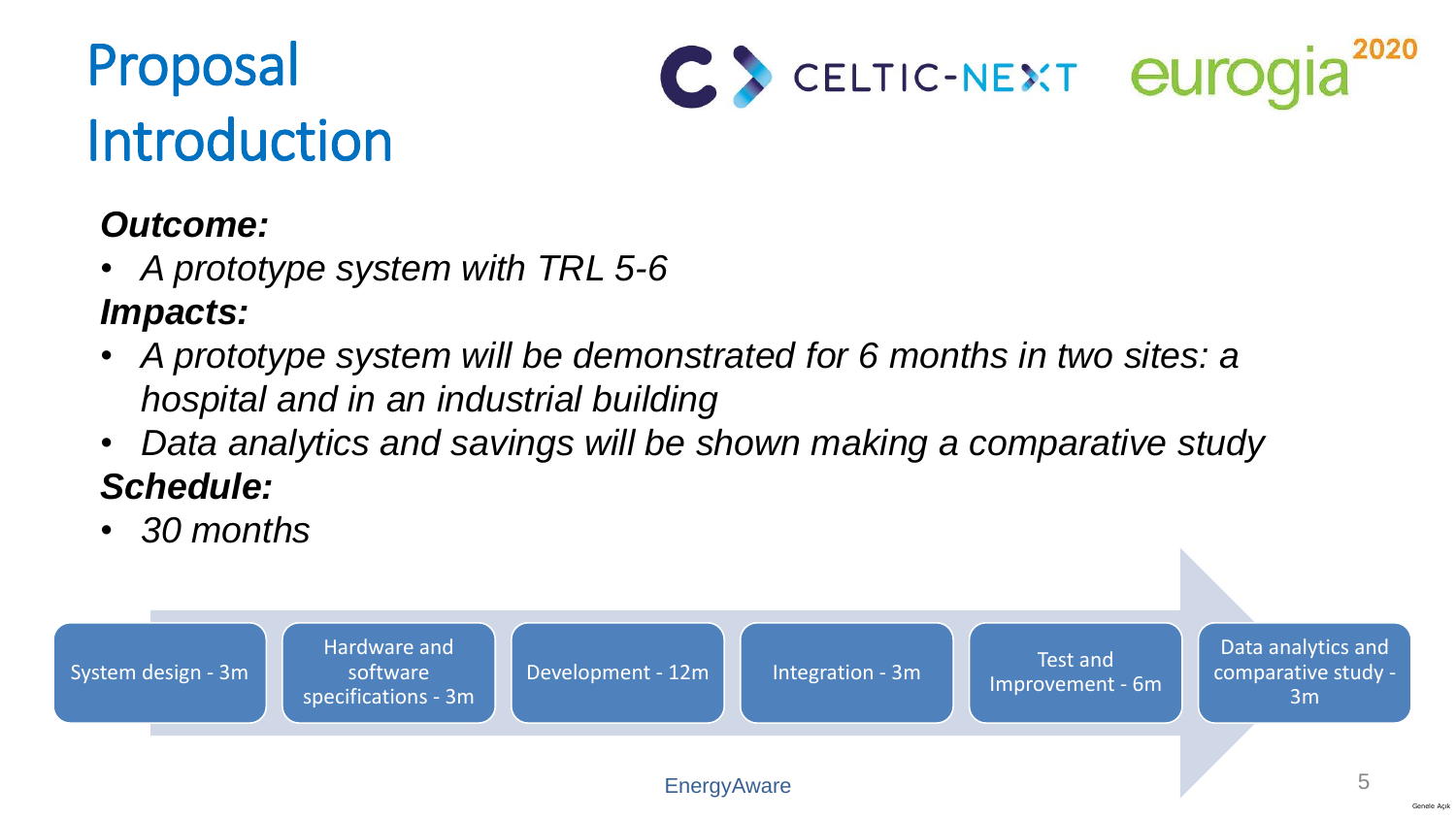## Partners



6

### *Existing Consortium*

- *ENERJISA: Coordinator, project management, end user*
- *HAVELSAN: Indoor localization (UWB, BLE), sensor management*

### *Looking for partners experienced in:*

- *Lighting systems with IOT*
- *Cooling/Heating systems with IOT*
- *Big data analysis*

### *And End users:*

• *Hospitals, factories, power plants, industrial infrastructure etc.*

![](_page_5_Picture_11.jpeg)

**EnergyAware** 

![](_page_5_Picture_16.jpeg)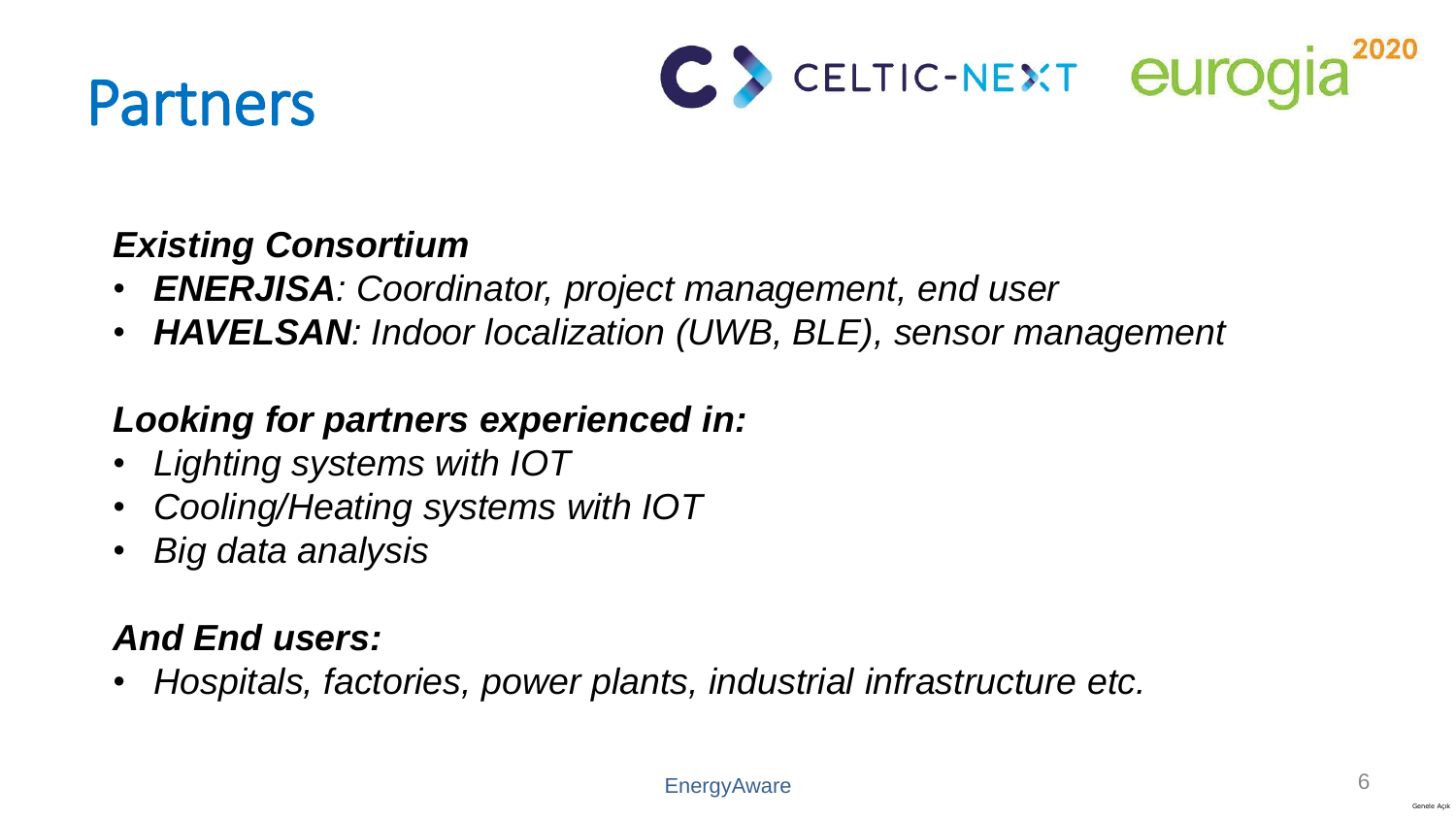![](_page_6_Picture_7.jpeg)

![](_page_6_Picture_0.jpeg)

![](_page_6_Picture_1.jpeg)

### *Please choose :*

![](_page_6_Picture_5.jpeg)

![](_page_6_Picture_2.jpeg)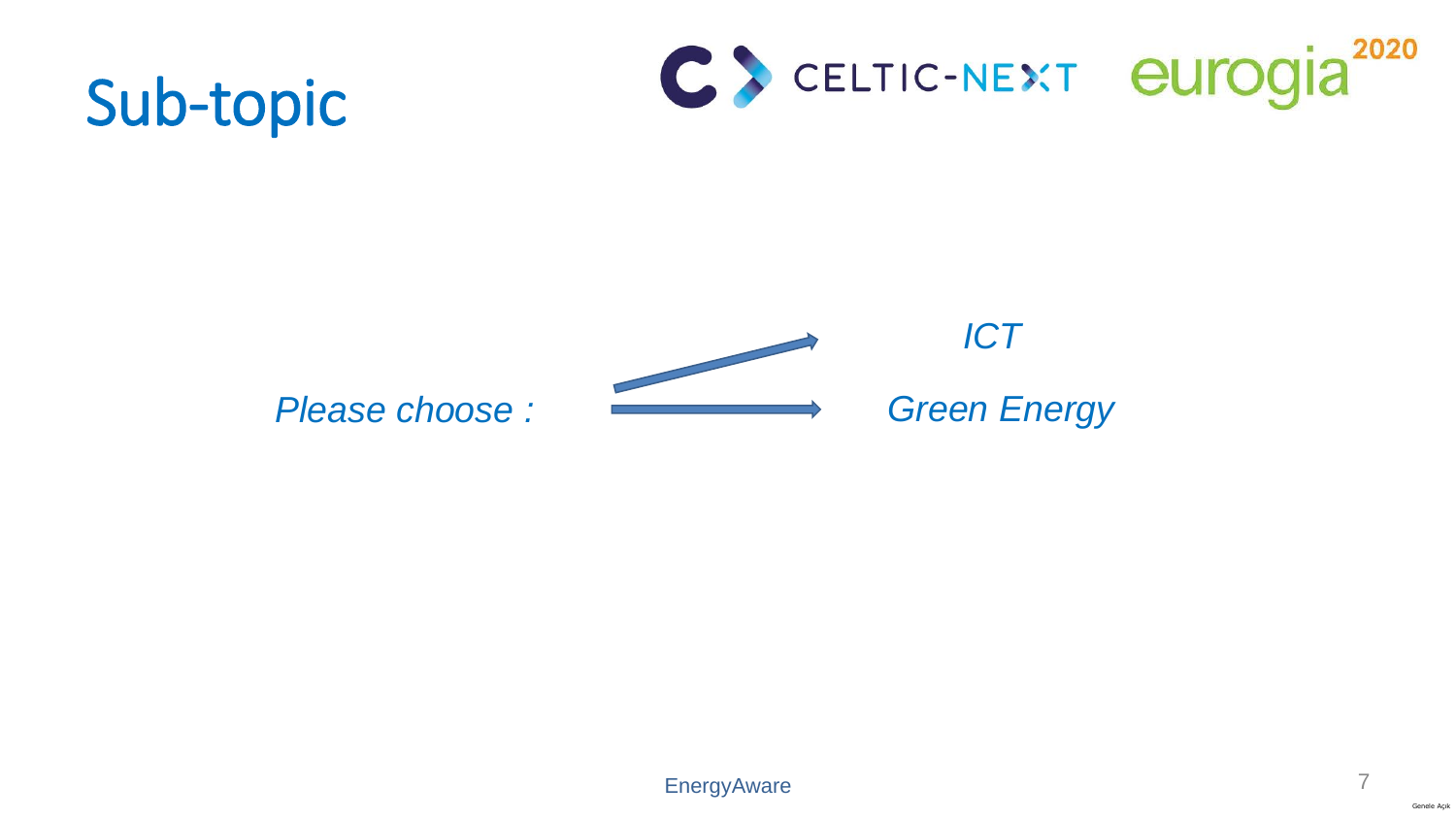![](_page_7_Picture_7.jpeg)

## Consortium Building Session

![](_page_7_Picture_1.jpeg)

In the 2<sup>nd</sup> week of February we will schedule a follow-up telco on *Skype for this new project idea. Please send us an e-mail if you are interested or use https://doodle.com/poll/2shdgt83cu2k6zg5*

![](_page_7_Picture_4.jpeg)